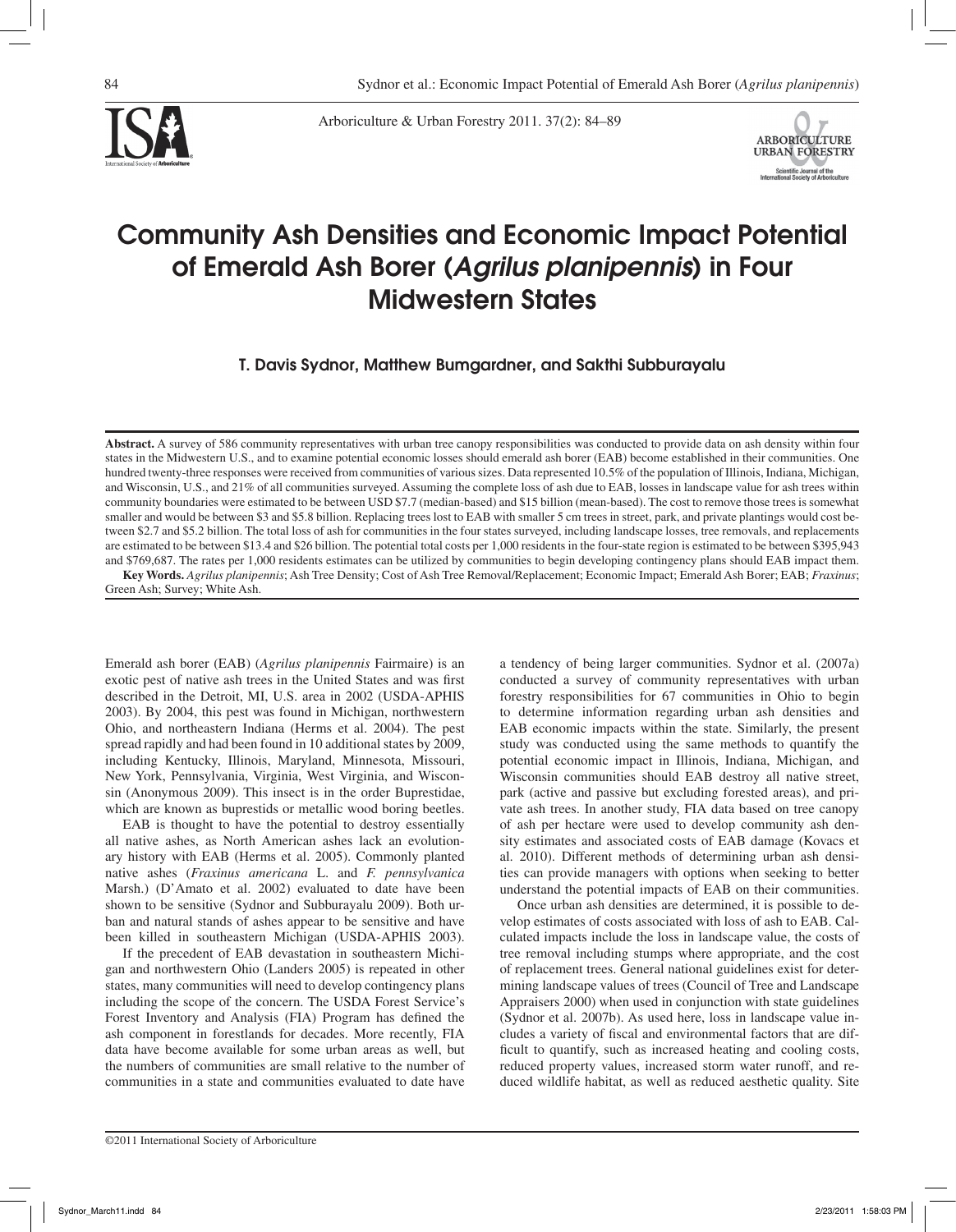preparation costs for replacement trees include tree and stump removal costs if replacements are needed. These costs are a function of local economies. Costs associated with the complete loss of the community ash resource in these states were assessed, based on the impact of the bronze birch borer (*Agrilus anxius*  Gory) (a native buprestid) on exotic birch as contrasted with native birch in Ohio's Shade Tree Evaluation Project (Herms 2002).

## MATERIALS AND METHODS

State urban foresters in Michigan, Indiana, Illinois, and Wisconsin were asked to provide contact information for individuals responsible for managing their respective community's urban forest, including but not limited to Tree City USA communities. The first request was mailed in January 2009 with subsequent mailings conducted as state urban foresters provided lists for their respective states until April 2009.

It was assumed that the individuals identified by the state foresters had a reasonable understanding of their urban tree characteristics, as well as knowledge of community demographic information available from internal records and/or secondary sources, such as the U.S. Census Bureau. In the previous study of Ohio (Sydnor et al. 2007a), this method (based on collection of primary data from communities) resulted in comparable estimates of the number of urban ash trees in the state to that provided by Kovacs et al. (2010), who used FIA data to give ash density per hectare and the 2001 National Land Cover Database to identify and quantify the area of tree canopy in urban areas.

Materials and methods in this paper generally follow those set forth in Sydnor et al. (2007a), including the questions asked on the survey instrument. As discussed there, in order to compare responses of small communities with responses of large communities, ash tree data was normalized by population; street, park, and private tree numbers as reported by the communities were multiplied by the percentage of ash reported to get the number of street, park, and private ash trees. These numbers were then divided by the community's population in thousands to give the number of street, park, and private trees per 1,000 residents. Communities were instructed to report information they were comfortable in reporting (i.e., for which they at least had estimates). Generally, respondents felt most comfortable in estimating street trees; as a result, the number of communities reporting data varied by category. Outliers did create some skewing in the data that resulted in differences between mean and median values, which will be discussed later.

Given that the prices used in Sydnor et al. (2007a) were based on Ohio data, tree removal and stump removal costs were determined using a survey of Tree Care Industry Association (TCIA) members in the four study states in the winter of 2009/2010. TCIA represents private tree care contractors and arborists. Members were asked for tree removal and stump removal costs for five size categories. Respondents were told to assume the tree was readily accessible and not encumbered by proximity to buildings or utilities. Actual prices for a given site might be two to three times higher due to encumbrances.

TCIA members also were asked to report the species adjusted basic price for 35 cm ash trees using the trunk formula method procedures set forth in *Guide for Plant Appraisal* (CTLA 2000) or the national guide. Location and condition values were determined as suggested by the national guide in that

the first author had previously visited a number of communities to develop an average value for location (60%) and condition (70%). Park trees were, in general, farther from structures or human activity and more likely to be in groups; thus, location values for park trees were estimated at 50%. Finally, TCIA members were asked to report the replacement costs for a 5 cm tree for their community. Note that sample sizes for individual states were sometimes small, especially for basic prices.

### RESULTS AND DISCUSSION

#### Sample description

A total 123 communities of the 586 contacted across the four states responded, for an overall response rate of 21% (Table 1) after two e-mail surveys and one mail survey. Such a response rate is common to survey research, especially to surveys without extensive follow-up (Malhotra 1996). Responding communities represented 3,549,246 citizens or 10.5% of the four-state census population of 33,802,345 individuals, as of the year 2000. By comparison, cities used by Kovacs et al. (2010) in the four states included seven cities: Chicago, IL; Indianapolis, IN; Livonia, MI; Milwaukee, WI; Palatine, IL; Troy, MI; and Urbana, IL. The smallest community was Urbana IL, with a population of nearly 39,000, while the break between large and small communities in the current study was 10,000. The average household income of responding communities was \$57,383, and the median of responding communities was \$50,000. These values are consistent with the 2007

Table 1. State and total response rates plus population estimates based on 2000 Census data.

| <b>State</b> | Number of<br>responses | Response<br>rate $(\% )$ | Proportion of<br>population $(\%)$ | Population<br>$(2000 \text{ Census})$ |
|--------------|------------------------|--------------------------|------------------------------------|---------------------------------------|
| П.           | 40                     | 20.9                     | 9.4                                | 12,419,660                            |
| IN           | 6                      | 22.2                     | 6.9                                | 6,080,485                             |
| МI           | 25                     | 21.2                     | 6.3                                | 9,938,492                             |
| WI           | 50                     | 20.0                     | 23.4                               | 5,363,708                             |
| Overall      | 123z                   | 21.0                     | 10.5                               | 33,802,345                            |

z State was unknown for two responses.

national median income of \$50,740 (U.S. Census Bureau 2000).

#### Number of Ash Trees in Midwest Communities

Data were aggregated from respondents across the four states for analysis. This was justified in several ways. First, the four states included in the study (Indiana, Michigan, Illinois, Wisconsin) are contiguous and well within the natural range of white ash (*Fraxinus americana*) and green ash (*Fraxinus pennsylvanica*), respectively (Burns and Honkala 1990). Second, the ashes (*Fraxinus* spp.) make up a similar but minor component of each states respective growing stock volume, ranging from 4.9% in Michigan to 7.5% in Indiana in 2007 (USDA Forest Service). Lastly, there was not a statistical difference among the states for total ash per 1,000 residents, summing street, park, and private ash trees  $(p = 0.11)$  based on a Kruskal-Walis test.

A separate analysis determining the total number of street, park, and private ash trees by using individual state population and ash densities, and then summing across states to reach a grand total, generally resulted in comparable estimates to the ag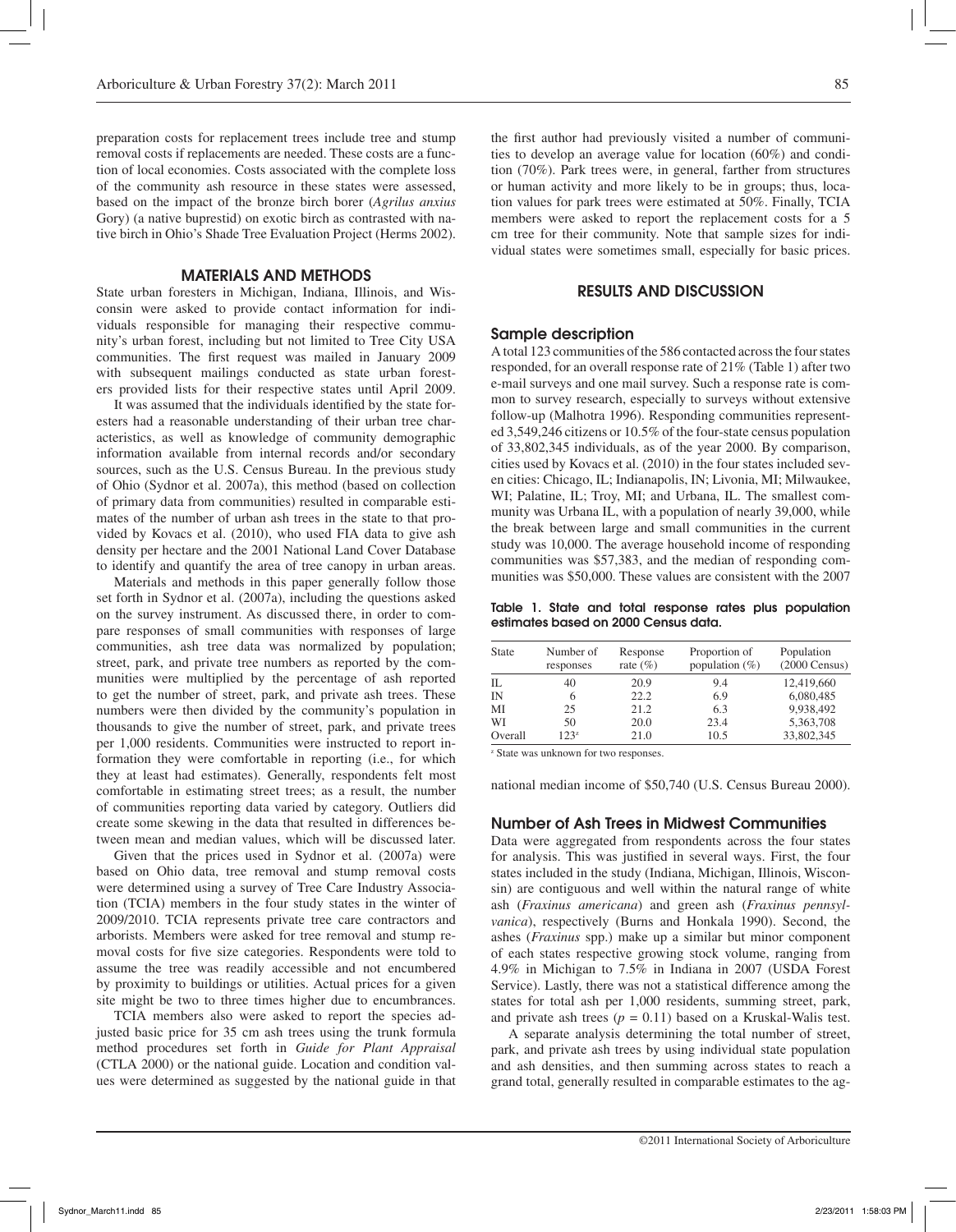gregated results shown in Table 2 (within 5% and 3%, respectively, for mean- and median-based estimates of street trees; within 24% and 11%, respectively, for estimates of park trees; and within 11% and 14%, respectively, for estimates of private trees).

To facilitate response, only the diameter of street trees was requested on the survey instrument. The average size of ash street trees reported by the communities was 33 cm DBH. To adjust for variations in size as reported by different communities (Sydnor et al. 2007a), normalized dbh was calculated as 34 cm DBH and was used in subsequent cost calculations.

One hundred and eleven communities reported the number of street trees in their community, as well as the percentage of ash trees, such that the number of ash street trees per 1,000 residents could be calculated (Table 2). Minor skewness was seen with a mean of 60 ash trees per 1,000 residents and a median of 51.4 trees per 1,000 residents. When the mean and median numbers are adjusted to account for total population, estimates of the number of ash street trees in the four states were between 1,737,441 (median-based) and 2,028,141 (mean-based) trees.

Fewer communities  $(n = 97)$  reported the number and percentage of ash trees in their parks. Citizen advisory boards representing communities are often charged with responsibility for street trees but not park trees and have even less responsibility for private trees. The reporting communities identified a mean of 29.9 ash trees per 1,000 residents and a median of 8.4 ash trees per 1,000 residents (Table 2). The amount of park land varies greatly among Midwest communities as does amounts of active and passive parks, thus there was some skew evident in the distribution. Adjusting the mean and median to account for the four state total population, estimates of the number of ash park trees were between 283,940 (median-based) and 1,010,690 (mean-based).

Still fewer  $(n = 70)$  communities gave a complete response as to the number of trees on private property, thus impacting the estimate of the percent of ash on private property but within community boundaries. Several communities informed the study authors they were less comfortable in reporting private trees, as they did not keep records on private trees. As a result, a number of communities did not report all of the requested data for private trees. The reporting communities had a mean of 331.7 private ash trees per 1,000 residents and a median of 156.1 private ash trees per 1,000 residents. Several follow-up calls were made regarding this category. It was discovered that the report-

Table 2. Numbers of ash trees as street, park, and private trees per 1,000 residents as reported by the responding communities. Estimated total numbers of ash street, park, and private trees in four Midwest states adjusted for total population.

| Item                                                  | <b>Street Tree Ash</b> | Park Ash   | Private Ash  |
|-------------------------------------------------------|------------------------|------------|--------------|
| Median ash/1,000 residents                            | 51.4                   | 8.4        | 156.1        |
| Mean/1,000 residents                                  | 60.0                   | 29.9       | 331.7        |
| Standard deviation                                    | 52.4                   | 63.9       | 469.2        |
| 90% Confidence interval                               | 51.7, 68.2             | 19.2, 40.7 | 238.2, 425.2 |
| Number of Responses                                   | 111                    | 97         | 70           |
| Four-state Tree Totals <sup>2</sup><br>(Median-based) | 1,737,441              | 283,940    | 5,276,546    |
| Four-state Tree Totals <sup>y</sup><br>(Mean-based)   | 2,028,141              | 1,010,690  | 11.212.238   |

 $\alpha$ <sup>z</sup> Median-based totals = median trees per 1,000 residents  $*$  (four-state population /1,000 residents)

 $\gamma$  Mean-based totals = mean trees per 1,000 residents  $*$  (four-state population/1,000 residents)

©2011 International Society of Arboriculture

ing communities contacted were comfortable with their estimates and generally could explain their estimates and why their figures might have varied from more typical responses. When the mean and median numbers for private ash trees per 1,000 are adjusted upward for the four-state population, estimates of the numbers of private ash trees within the community boundaries were between 5,276,546 (median-based) and 11,212,238 (mean-based) trees.

In order to get an estimate of the total impact of the potential complete loss of native ashes, one should add the number of ash street trees, plus the number of ash park trees, and finally the number of ash trees on private property per 1,000 residents. The total of street, park, and private trees yields a mean of 421.6 ash trees per 1,000 residents and a median of 215.8 ash trees per 1,000 residents in the four-state region. This is a narrower spread than reported for Ohio (Sydnor et al. 2007a), where the mean-based estimate was 379.7 per 1,000 residents and the median-based estimate was 88.5. While the mean-based estimates were quite similar, the median-based estimate was higher in the present study, due mostly to higher figures for street and private ash. When adjusted for the region's population this yields the total estimated number of ash trees within community boundaries in the four Midwestern states between 7.3 million (median-based) to 14.3 million (mean-based) trees. This is comparable to the estimate of 9.2 million ash trees in developed areas within communities in the four Midwestern states reported by Kovacs et al. (2010). However, current estimates are less than that reported by Kovacs et al. (2010) for ash on all developed land (inside and outside community boundaries) of 25.7 million ash trees in the four-state region. As discussed later, the former (and similar) comparison is likely the most direct.

Similar to the past study (Sydnor et al. 2007a), it was found that younger communities (average age of residential structures less than 60 years) were likely to have significantly more private ash trees per 1,000 residents than older communities (medians of 217.1 and 88.2, respectively; Wilcoxon rank sum test  $p = 0.05$ ), and that larger communities  $(10,000$  residents or more) tended to have more street ash per 1,000 residents than did smaller communities (medians of 52.7 and 33.3, respectively; *p* = 0.07). Thus, although the above figures for median- and mean-based total numbers of ash are not as widely dispersed as in previous studies (Sydnor et al. 2007a), younger and larger communities still might realize better estimates using the higher mean-based value, while older and smaller communities might realize better estimates using the lower median-based value, although these are generalizations and conditions will vary by community. For example, the tendency for younger communities to have more private ash might be related to expansion of neighborhoods in city suburbs into second-growth forests or converted farmland where native ashes are common pioneer species.

# Potential Fiscal Impacts of the Complete Loss of Ash

As described in Sydnor et al. (2007a), fiscal impacts of EAB on communities were expected to take three forms: landscape value of the existing tree that might be lost, the cost to remove the dead or declining tree, and replacement costs for a tree to replace the dead or damaged plant. The following analysis assumed the complete loss of all major native ash species in urban areas. Economic impacts would be proportionately less if only a fraction of the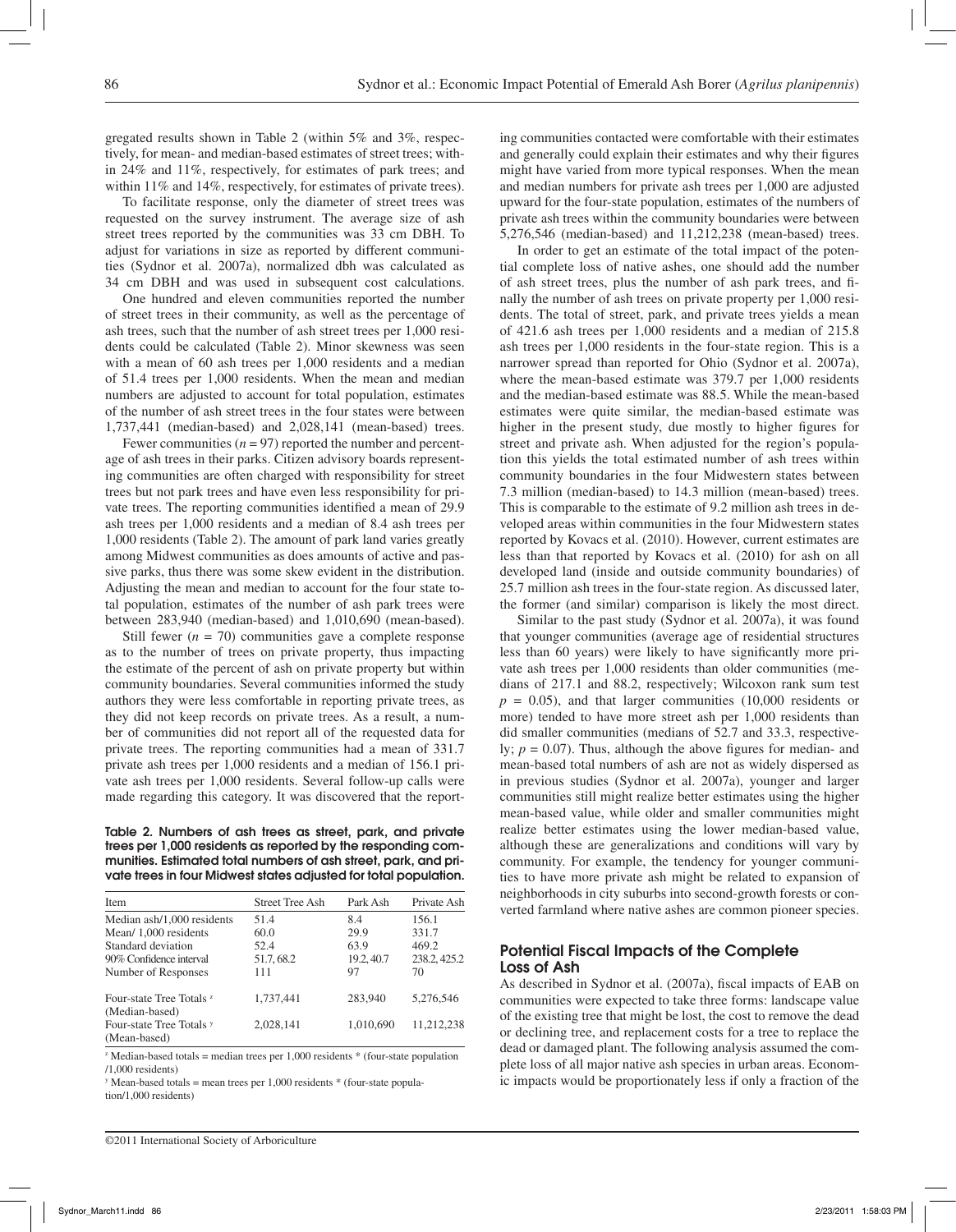ash component were lost. All costs for the fiscal analyses were based on results of the cost survey previously discussed (Table 3; Table 4). Given that there were no statistical differences detected among the states for any of the cost types  $(p = 0.16$  for tree and stump costs, based on a Kruskal-Wallis test;  $p = 0.94$  for landscape cost or basic prices;  $p = 0.40$  for replacement costs), the overall median was used for each cost analysis. Median prices

\$252 (median-based) and \$899 (mean-based) million. Estimates of the landscape value of private trees in the region's communities would be between \$5,625 (median based) and \$11,952 million (mean-based). In aggregate, the landscape losses range from \$7.7 to \$15 billion.

Tree removals are another cost that will significantly impact communities. For example, Toledo, OH, had incurred costs ex-

Table 3. Median prices in dollars for tree and stump removal costs by state, and a four-state median for five sizes of tree.

| <b>State</b>                 | Median Tree & Stump Removal Costs |            |              |              |           |  |  |
|------------------------------|-----------------------------------|------------|--------------|--------------|-----------|--|--|
|                              | $0 - 30$ cm                       | $30-61$ cm | $61 - 76$ cm | $76 - 91$ cm | $> 91$ cm |  |  |
| Illinois $(n = 8)$           | \$270                             | \$515      | \$848        | \$1,230      | \$1,859   |  |  |
| Indiana $(n = 8)$            | \$156                             | \$338      | \$613        | \$893        | \$1,305   |  |  |
| Michigan $(n = 9)$           | \$215                             | \$440      | \$650        | \$950        | \$1,500   |  |  |
| Wisconsin $(n = 7)$          | \$144                             | \$348      | \$565        | \$855        | \$1,500   |  |  |
| Four-state median $(n = 32)$ | \$184                             | \$413      | \$670        | \$1,048      | \$1,563   |  |  |

Table 4. Median base prices and replacement costs for four states and the four-state median.

| <b>State</b>                    | <b>Basic Price</b> | Replacement Cost |
|---------------------------------|--------------------|------------------|
| Illinois $(n = 2.6)$            | \$3,136            | \$393            |
| Indiana ( $n = 1,4$ )           | \$2,200            | \$425            |
| Michigan $(n = 5.8)$            | \$4,276            | \$345            |
| Wisconsin ( $n = 4,7$ )         | \$2,173            | \$300            |
| Four-state median $(n = 12,25)$ | \$2,539            | \$365            |

were used because outliers are removed and thus are preferred in many circumstances (CTLA 2000), such as forensic situations.

Landscape value represents the loss of the existing tree and its contributions to the site and the environment, including but not limited to shading, stormwater mitigation, pollution abatement, and impacts on property values. The basic value of a 33 cm ash tree was \$2,539 per tree according to the survey. Recall that location and condition values for street and private native ash trees were estimated to be 60% and 70%, respectively, using the national guide. As such, the landscape value is conservatively estimated to be \$2,539 \* 0.6 \* 0.7 or \$1,066 per private or street tree. Since park trees were estimated to have a location value of 50%, park trees would have an estimated landscape value of \$889 per park tree.

Thus, estimates of the potential loss in landscape value of street trees would be between \$54,792 (median-based) and \$63,960 (mean-based) per 1,000 residents (Table 5). Scaling up to region-wide totals and changing scale to millions of dollars, estimates of the region's loss in landscape value for street trees would be between \$1,852 (median-based) and \$2,162 (mean-based) million (Table 6).

Estimates of the landscape value for the four-state region's park trees in communities would be between ceeding \$2 million and had removed about half of the affected ash prior to 2008 (Schaar 2008). Unlike lost landscape values, which do not show immediately on the bank statement, tree removal costs reduce a community's fiscal options. Since the normalized tree DBH was 34 cm and the average DBH was 33 cm, the tree removal costs for a 30–61 cm tree were used. For street and private trees, both tree removal and stump removal costs (Table 3: \$413 total) will be included because these plants are normally replaced upon removal. Park trees, on average, may not require stump removal, thus only tree removal costs (\$331, data not shown in Table 3) will be considered when calculating costs.

Estimates of the aggregated four-state costs for ash street tree removal would be between \$718 (median-based) and \$838 (mean-based) million (Table 6); for park trees, between \$94 (median-based) and \$335 million (mean-based); for private trees in Illinois, Indiana, Michigan, and Wisconsin communities, between \$2,179 (median-based) and \$4,631 (mean-based) million. Potential region-wide removal costs, including street, park, and private trees, range from \$2,991 (median-based) to \$5,804 (mean-based) million. Again, tree removal costs will appear directly on both public and private budgets.

Tree replacement costs are in some ways optional, but most park trees, street trees, and private trees with the exception of wooded areas will be replaced. Common replacement sizes range from 2.5 to 8 cm DBH. Thus, a 5.1 cm tree was used as a replacement size for this paper. A 5.1 cm tree retailed for \$365 per the cost survey including planting and a guarantee. Estimates of aggregated four-state costs for ash street tree replacements would be between \$634 (median-based) and \$740 (mean-based) million (Table 6); for park trees, between \$104 (median-based) and \$369 (mean-based) million; for private trees, between \$1,926 (median-based) and \$4,092 (mean-based) million. Total re-

Table 5<sup>z</sup>. Potential losses per 1,000 residents in dollars (to the nearest dollar) giving mean and median values for landscape value, tree removal costs, and replacement costs. Street, park, and public trees are given separately as are the totals for each.

|                      | Landscape Values |              |                | Tree Removal Costs |                | Replacement Costs |  |
|----------------------|------------------|--------------|----------------|--------------------|----------------|-------------------|--|
|                      | (median-based)   | (mean-based) | (median-based) | (mean-based)       | (median-based) | (mean-based)      |  |
| <b>Street Trees</b>  | \$54,792         | \$63,960     | \$21,228       | \$24,780           | \$18,761       | \$21,900          |  |
| Park Trees           | \$7,468          | \$26,581     | \$2,780        | \$9,897            | \$3,066        | \$10,914          |  |
| <b>Private Trees</b> | \$166,403        | \$353,592    | \$64,469       | \$136,992          | \$56,976       | \$121,071         |  |
| <b>Total</b>         | \$228,663        | \$444.133    | \$88,477       | \$171,669          | \$78,803       | \$153.885         |  |

z Table 3 and Table 4 are presented primarily to enable communities to modify estimates of potential economic impacts of EAB for their community.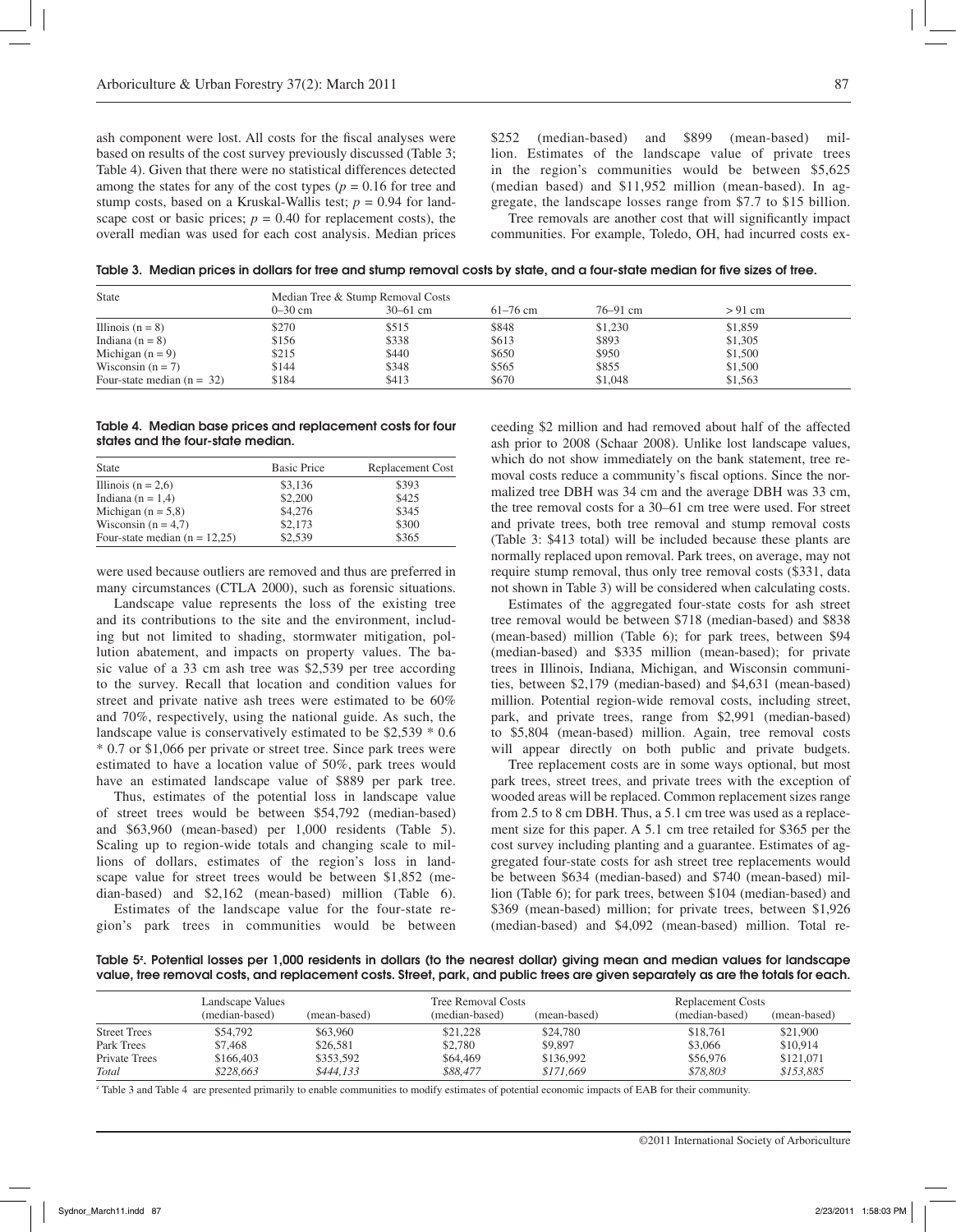|                     | Landscape Values |              | <b>Tree Removal Costs</b> |              | <b>Replacement Costs</b> |              |
|---------------------|------------------|--------------|---------------------------|--------------|--------------------------|--------------|
|                     | (median-based)   | (mean-based) | (median-based)            | (mean-based) | (median-based)           | (mean-based) |
| <b>Street Trees</b> | \$1,852          | \$2,162      | \$718                     | \$838        | \$634                    | \$740        |
| Park Trees          | \$252            | \$899        | \$94                      | \$335        | \$104                    | \$369        |
| Private Trees       | \$5,625          | \$11,952     | \$2,179                   | \$4,631      | \$1,926                  | \$4,092      |
| Total               | \$7.729          | \$15.013     | \$2.991                   | \$5,804      | \$2,664                  | \$5,201      |

Table 6. Potential region-wide losses in millions of dollars (to the nearest million) giving mean and median values for landscape value, tree removal costs, and replacement costs. Street, park, and private trees are provided separately as are totals.

placement costs including street, park, and private trees varies between \$2,664 (median-based) and \$5,201 (mean-based) million. While tree replacement costs are smaller than landscape values and tree removal costs, they still will need to be covered in public and private budgets (assuming replacement of lost trees).

A final appreciation for the impact of EAB in this four-state region can be obtained by looking at grand totals. Total medianbased cost estimates including landscape, removal, and replacement costs are \$13.4 billion. Using means to calculate the grand total yields \$26 billion as a potential loss due to EAB. Previous research estimated that under the worst case scenario (i.e., mean-based estimates of the complete loss of urban ash in Ohio), a \$7.5 billion dollar loss was possible (Sydnor et al. 2007a).

## Summary and Limitations

Readers are reminded that several assumptions, discussed throughout the paper, were behind the estimates presented. The biggest assumptions related to the ability of managers to estimate ash densities in their respective communities (particularly for ash on private lands), that ash densities generally are similar across the states in the region, and that reasonable estimates of costs could be developed for the four-state region, especially during a time of economic recession. Size estimates as solicited were based on street trees only (34 cm), as urban foresters were judged to be more familiar with trees under their control. Industry size ranges used for removal cost estimates were for 31 to 61 cm trees, thus removal costs would be valid for trees up to 61 cm in diameter. With these limitations in mind, the results can help communities begin planning for the impacts of EAB, and the paper presents a framework whereby different prices or densities can be inserted and recalculated by others if new or different information is available.

The present study found a similar mean-based total urban ash density (including street, park, and private ashes per 1,000 residents) for the four-state region as a previous survey-based study of Ohio (Sydnor et al. 2007a). Also, the overall result for ash quantity in the four-state region appears comparable to that derived by others using secondary data sources for ash on developed land within communities, but is lower than estimated regional ash quantities on all developed lands (inside and outside communities) in the four states (Kovacs et al. 2010). Given that the present survey was aimed at community foresters, the "within community" estimate might be a more direct comparison, but it is unclear to what extent some respondents might have included adjacent but unincorporated developed lands in their responses. This distinction is important to consider in conducting future survey-based studies. By any measure, the results of this and other studies suggest that EAB poses a substantial financial threat to community forests.

## Literature Cited

- Anonymous. 2009. Cooperative EAB Program. Accessed 08/28/2009. <http://www.emeraldashborer.info>
- Burns, R.M., and B.H. Honkala, technical coordinators. 1990. Silvics of North America: 2. Hardwoods. Agriculture Handbook 654. Washington, D.C.: U.S. Department of Agriculture, Forest Service. vol. 2, 877 pp.
- Council of Tree and Landscape Appraisers (CTLA). 2000. Guide for Plant Appraisal, ninth edition. Champaign, IL. 143 pp.
- D'Amato, N.E., T.D. Sydnor, and D. Struve. 2002. Urban foresters identify Ohio's tree needs. Journal of Arboriculture 28:291–301.
- Herms, D.A. 2002. Strategies for deployment of insect resistant ornamental plants, pp. 217–237. In: M.R. Wagner, K.M. Clancy, F. Lieutier, and T.D. Paine (Eds.). Mechanisms and Deployment of Resistance in Trees to Insects. Kluwer Academic Publishing, Dordrecht, The Netherlands. 332 pp.
- Herms, D.A, D.G. McCullough, and D.R. Smitley. 2004. Under attack: the current status of the emerald ash borer infestation and the program to eradicate it. American Nurseryman. 200(7):20–27.
- Herms, D.A., D. Smitley, P. Bonello, and D. McCullough. 2005. Evaluation of resistance of Asian and North American ashes to emerald ash borer, p. 43. In: K .Gottschalk (Ed.). Proceedings, XV USDA Interagency Research Forum on Gypsy Moth and Other Invasive Species 2004. USDA Forest Service, Northeastern Research Station, Gen. Tech. Rep. NE-332. 98 pp.
- Kovacs, K.F., R.G. Haight, D.G. McCullough, R.J. Mercader, N.W. Siegert, and A.M. Liebhold. 2010. Cost of potential emerald ash borer damage in U.S. communities, 2009–2019. Ecological Economics 69:569–578.
- Landers, J. 2005. Emerald ash borer and controversy spreads in and around Michigan. Tree Care Industry 26(2):66–70.
- Malhotra, N.K. 1996. Marketing Research: An Applied Orientation. Prentice Hall, Upper Saddle River, NJ. 890 pp.
- Schaar, C. 2008. Personal communication. Urban Forester, City of Toledo, Ohio.
- Sydnor, T.D., M. Bumgardner, and A. Todd. 2007a. The potential economic impacts of emerald ash borer (*Agrilus planipennis)* on Ohio, U.S., communities. Arboriculture & Urban Forestry 33(1):48–54.
- Sydnor, T.D., R.F. Gooding, and B.L. Bishop. 2007b. Guide to Plant Appraisal of Trees and other Plants in Ohio*,* seventh edition. Ohio Chapter, International Society of Arboriculture, Columbus, OH. 40 pp.
- Sydnor, T.D., and S.K. Subburayalu. 2009. Results of a survey of twentytwo Ohio urban foresters. City Trees 45(2):32–37.
- U.S. Census Bureau. 2000. Accessed 09/28/2009. <http://www.census. gov/main/www/cen2000.html>
- USDA Animal Plant Health Inspection Service (USDA-APHIS). 2003. Emerald Ash Borer; Quarantine and Regulations. Federal Register 66(198); 59082-91.
- USDA Forest Service. Forest Inventory and Analysis Mapmaker 4.0. [Database]. Accessed 09/08/2009. <http://fia.fs.fed.us/tools-data/ other/default.asp>

©2011 International Society of Arboriculture